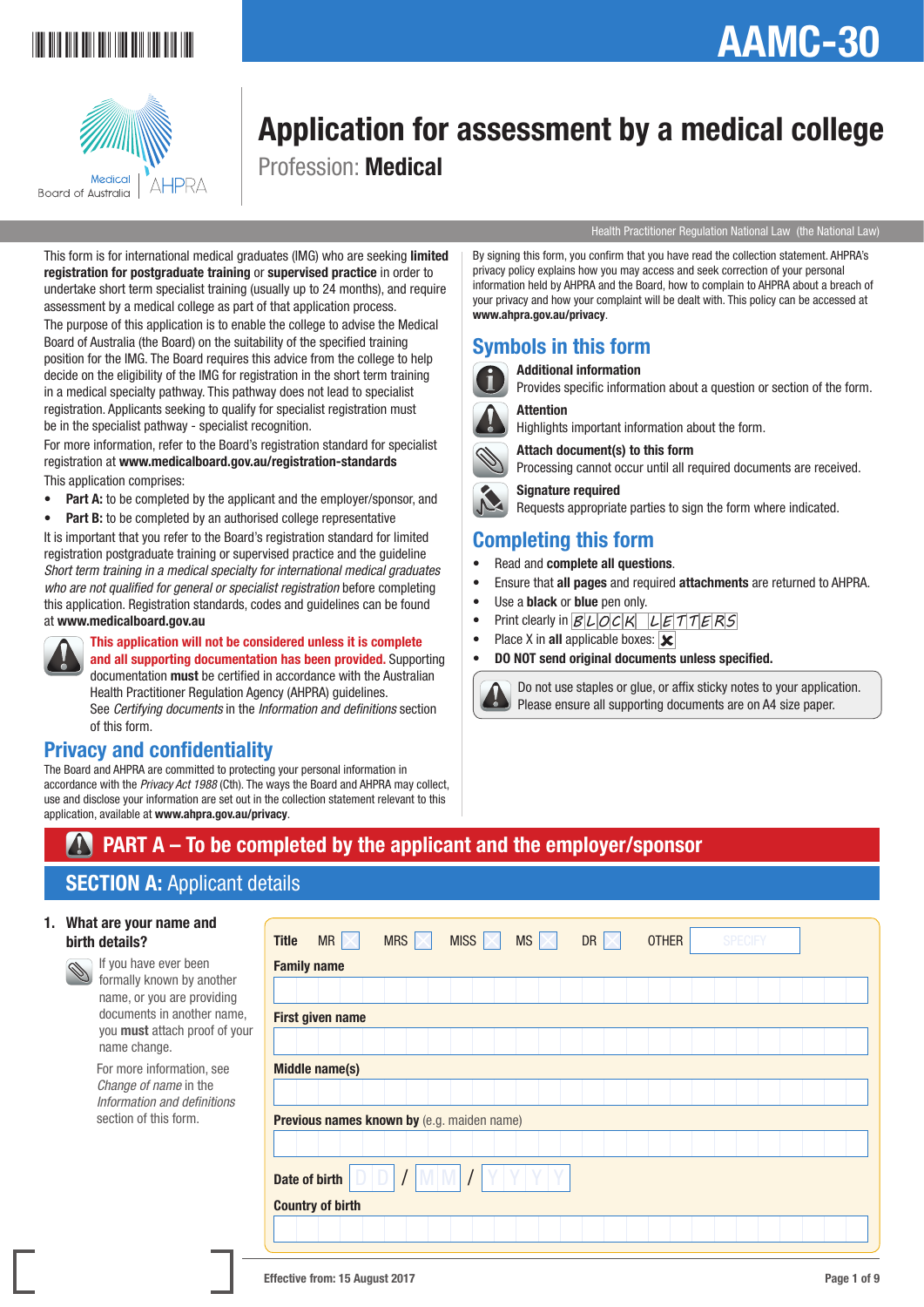#### 2. What are your contact and address details?

 Please provide the contact G and address details where you can be contacted about this application.

| After hours                                                  |  |  |  |  |               |  |  |  |  |
|--------------------------------------------------------------|--|--|--|--|---------------|--|--|--|--|
|                                                              |  |  |  |  |               |  |  |  |  |
| Email                                                        |  |  |  |  |               |  |  |  |  |
|                                                              |  |  |  |  |               |  |  |  |  |
|                                                              |  |  |  |  |               |  |  |  |  |
| Site/building and/or position/department (if applicable)     |  |  |  |  |               |  |  |  |  |
|                                                              |  |  |  |  |               |  |  |  |  |
|                                                              |  |  |  |  |               |  |  |  |  |
|                                                              |  |  |  |  |               |  |  |  |  |
|                                                              |  |  |  |  |               |  |  |  |  |
|                                                              |  |  |  |  |               |  |  |  |  |
|                                                              |  |  |  |  |               |  |  |  |  |
|                                                              |  |  |  |  |               |  |  |  |  |
|                                                              |  |  |  |  |               |  |  |  |  |
|                                                              |  |  |  |  |               |  |  |  |  |
| Address (e.g. 123 JAMES AVENUE; or UNIT 1A, 30 JAMES STREET) |  |  |  |  |               |  |  |  |  |
|                                                              |  |  |  |  |               |  |  |  |  |
|                                                              |  |  |  |  |               |  |  |  |  |
|                                                              |  |  |  |  |               |  |  |  |  |
| City/Suburb/Town*                                            |  |  |  |  |               |  |  |  |  |
|                                                              |  |  |  |  |               |  |  |  |  |
|                                                              |  |  |  |  | Postcode/ZIP* |  |  |  |  |
| State or territory (e.g. VIC, ACT)/International province*   |  |  |  |  |               |  |  |  |  |

## **SECTION B: Primary source verification of qualifications**

 When you apply for registration, you will need to have applied to have your qualifications verified through the Educational Commission for Foreign Medical Graduates (ECFMG) Electronic Portfolio of International Credentials (EPIC). The Australian Medical Council (AMC) will provide the verification to the Board. For more information about the process go to the AMC website www.amc.org.au

 The college and AHPRA will use your AMC candidate number to link your *Application for assessment by a medical college – AAMC-30* to your application for registration.

3. Have you applied to have your qualifications verified?

| <b>YES</b> | Provide your details below |  | $NO \times$ |  | I have not yet applied for verification |  |  |  |  |  |
|------------|----------------------------|--|-------------|--|-----------------------------------------|--|--|--|--|--|
|            | AMC candidate number       |  |             |  |                                         |  |  |  |  |  |
|            |                            |  |             |  |                                         |  |  |  |  |  |

#### 4. What is your prima medical degree?

| arv | <b>Primary medical degree</b>                                                                                                                                                   |
|-----|---------------------------------------------------------------------------------------------------------------------------------------------------------------------------------|
|     | Title of qualification                                                                                                                                                          |
|     |                                                                                                                                                                                 |
|     | Name of institution (University/College/Examining body)                                                                                                                         |
|     | Country                                                                                                                                                                         |
|     |                                                                                                                                                                                 |
|     | Start date<br><b>Completion date</b>                                                                                                                                            |
|     | You must attach an original certified copy of your primary medical degree certificate that<br>indicates completion of a course of study leading to a qualification in medicine. |
|     | Attach a separate sheet if all of your academic qualifications and examinations/assessments<br>do not fit in the space provided.                                                |
|     | Page 2 of 9<br><b>Effective from: 15 August 2017</b>                                                                                                                            |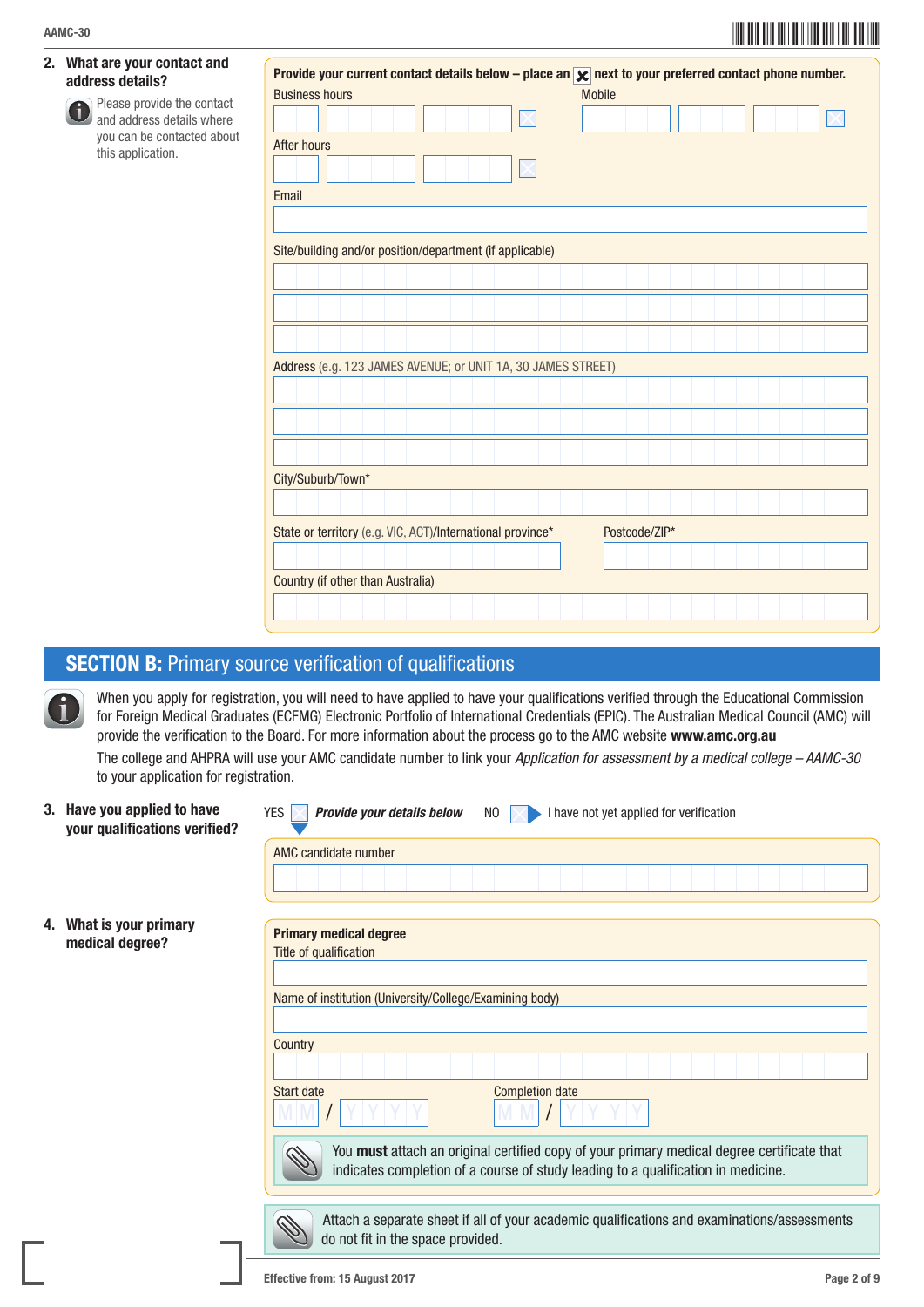| 5. What is the name of the<br>overseas specialist college/<br>body awarding the specialist<br>qualification, or with whom<br>are you a specialist-in-<br>training? | Name of specialist college/body<br><b>State/Province</b><br><b>Country</b>                                                                                                                                                                                                |
|--------------------------------------------------------------------------------------------------------------------------------------------------------------------|---------------------------------------------------------------------------------------------------------------------------------------------------------------------------------------------------------------------------------------------------------------------------|
| 6. What is the specialist<br>qualification awarded (or to<br>be awarded) by the above<br>college/body upon completion<br>of training?                              | <b>Specialist qualification awarded</b>                                                                                                                                                                                                                                   |
| 7. What is the specialist training<br>area (e.g. anaesthetics,<br>neonatology, etc.) of the<br>proposed training position?                                         | <b>Specialist training area</b>                                                                                                                                                                                                                                           |
| 8. Who is the contact person<br>(employer or sponsor)<br>nominated to act on behalf<br>of the applicant?                                                           | <b>Title</b><br><b>MRS</b><br><b>MR</b><br><b>MISS</b><br><b>MS</b><br><b>OTHER</b><br><b>SPECIFY</b><br>$\boxtimes$<br><b>DR</b><br>$\times$ l<br><b>Family name</b><br>First given name<br>Business hours contact phone number<br><b>Mobile</b><br>After hours<br>Email |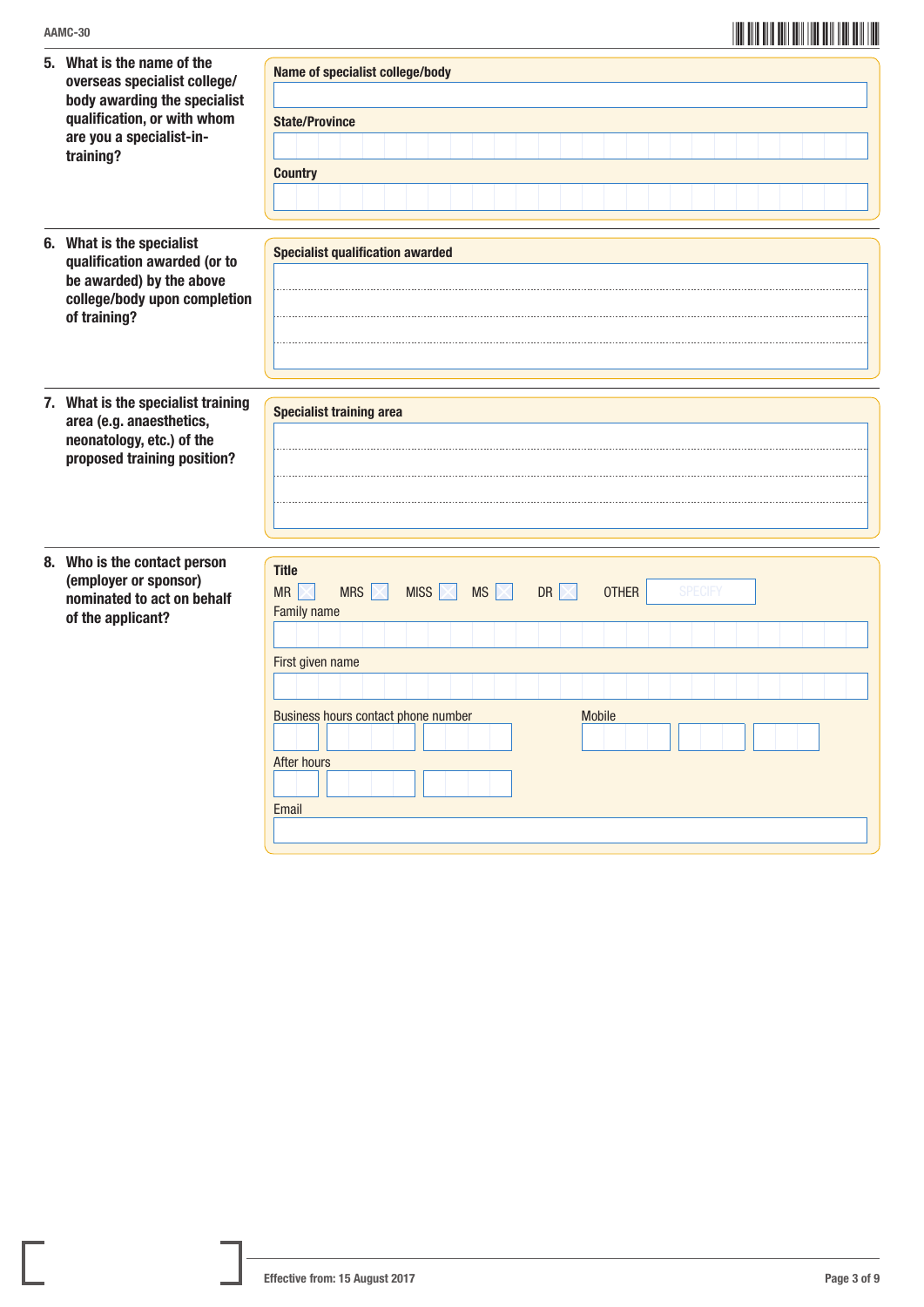| 9. What are the employer's/<br>institution's/supervisor's<br>contact details?           | Please specify:                                                     | Provide your employer's/institutions's/supervisor's contact details below<br>Employer | Institution                                     | Supervisor |  |  |  |  |  |  |  |
|-----------------------------------------------------------------------------------------|---------------------------------------------------------------------|---------------------------------------------------------------------------------------|-------------------------------------------------|------------|--|--|--|--|--|--|--|
|                                                                                         | Employer's/institutions's/supervisor's name                         |                                                                                       |                                                 |            |  |  |  |  |  |  |  |
|                                                                                         |                                                                     |                                                                                       |                                                 |            |  |  |  |  |  |  |  |
|                                                                                         |                                                                     |                                                                                       |                                                 |            |  |  |  |  |  |  |  |
|                                                                                         |                                                                     |                                                                                       |                                                 |            |  |  |  |  |  |  |  |
|                                                                                         | Site/building (if applicable)                                       |                                                                                       |                                                 |            |  |  |  |  |  |  |  |
|                                                                                         |                                                                     |                                                                                       |                                                 |            |  |  |  |  |  |  |  |
|                                                                                         |                                                                     |                                                                                       |                                                 |            |  |  |  |  |  |  |  |
|                                                                                         |                                                                     | Address (e.g. 123 JAMES AVENUE; or UNIT 1A, 30 JAMES STREET; or PO BOX 1234)          |                                                 |            |  |  |  |  |  |  |  |
|                                                                                         |                                                                     |                                                                                       |                                                 |            |  |  |  |  |  |  |  |
|                                                                                         |                                                                     |                                                                                       |                                                 |            |  |  |  |  |  |  |  |
|                                                                                         |                                                                     |                                                                                       |                                                 |            |  |  |  |  |  |  |  |
|                                                                                         | Suburb/City/Town                                                    |                                                                                       |                                                 |            |  |  |  |  |  |  |  |
|                                                                                         |                                                                     |                                                                                       |                                                 |            |  |  |  |  |  |  |  |
|                                                                                         |                                                                     | State or territory (e.g. VIC, ACT)/International province                             | Postcode/ZIP                                    |            |  |  |  |  |  |  |  |
|                                                                                         |                                                                     |                                                                                       |                                                 |            |  |  |  |  |  |  |  |
|                                                                                         | Business hours contact phone number                                 |                                                                                       | <b>Mobile</b>                                   |            |  |  |  |  |  |  |  |
|                                                                                         |                                                                     |                                                                                       |                                                 |            |  |  |  |  |  |  |  |
|                                                                                         | <b>After hours</b>                                                  |                                                                                       |                                                 |            |  |  |  |  |  |  |  |
|                                                                                         |                                                                     |                                                                                       |                                                 |            |  |  |  |  |  |  |  |
|                                                                                         | Email                                                               |                                                                                       |                                                 |            |  |  |  |  |  |  |  |
|                                                                                         |                                                                     |                                                                                       |                                                 |            |  |  |  |  |  |  |  |
|                                                                                         |                                                                     |                                                                                       |                                                 |            |  |  |  |  |  |  |  |
| 10. In which Australian state<br>or territory will the training<br>position be located? | <b>State or territory of training</b><br>$VIC \times$<br><b>NSW</b> | QLD<br>$SA \times$<br><b>WA</b>                                                       | <b>TAS</b><br><b>NT</b><br>$\times$<br>$\times$ | <b>ACT</b> |  |  |  |  |  |  |  |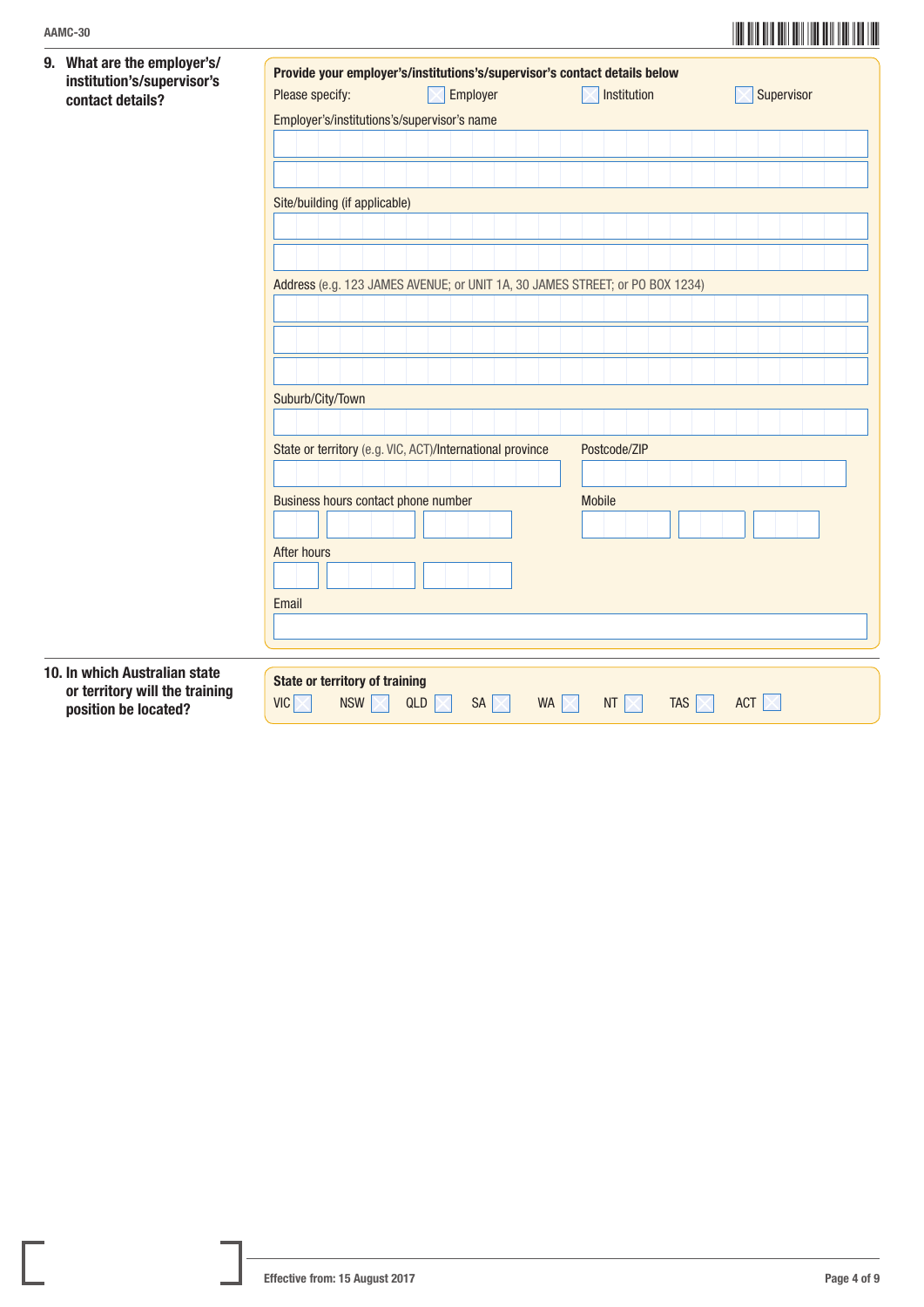## \*AAMC-305\* AAMC-30

## **SECTION C:** Supporting documentation

Please check with the relevant college website as further specific information may be required by some colleges. Note: Further registration requirements apply, including a signed declaration from the applicant that at the time of registration they

have no intention of making further applications for registration at the end of the specified training period (usually up to 24 months).

 Please check with the relevant college website for the fee payable to the college to undertake an assessment. This fee may vary from college to college and fee payment must be included with this application form.

 Any application form submitted to a college without fee payment will be returned directly to the employer/sponsor to seek payment before an assessment can take place.

 It is important that you refer to *Curriculum vitae* in the *Information and definitions* section of this form for mandatory requirements of the CV.

The following documents must be attached to this application and submitted to the relevant college:

- a position description for the proposed training position
- a training plan providing details of the purpose, anticipated duration, location, content and structure of training in Australia and the anticipated date of any examinations or assessments
- details of how supervision will be provided and the names and contact details of proposed supervisor(s), and (Note: Proposed supervision arrangements must meet the requirements of the Board's *Guidelines - Supervised practice for international medical graduates*)
- signed and dated curriculum vitae of the applicant.

If you are a specialist-in-training or an internationally qualified specialist, you must also attach or organise additional documents.

#### For specialists-in-training

A statement from the overseas specialist college or body awarding the specialist qualification with whom the applicant is a trainee in the country of training. The statement must:

- confirm your trainee status with the college/body
- outline the content, structure and length of the overseas training program
- confirm that you are not likely to be more than two years from completing your specialist training
- confirm that you have passed a basic specialist examination or satisfactorily completed substantial training (generally three or more years i.e. PGY 5), and
- identify the objectives of the short term training to be undertaken in Australia.

#### For internationally qualified specialists

A statement from the overseas specialist college or body awarding the specialist qualification that confirms the applicant's specialist qualification in the country of training

## **SECTION D: Consent**



Before you sign and date this form, make sure that you have answered all of the relevant questions correctly and read the statements below. An incomplete form may delay processing and you may be asked to complete a new form.

#### Applicant's declaration – *To be completed and signed by the applicant*

I confirm that:

- I have read the privacy and confidentiality statement for this form, and
- at this time, I have no intention of making further application for registration at the end of the specified training period.

I agree to:

- release of the college assessment direct to AHPRA, and
- the employer/sponsor nominated on this form to act on my behalf in matters relating to this application.

| Name of applicant | Signature of applicant |
|-------------------|------------------------|
| Date              | - 1<br>_               |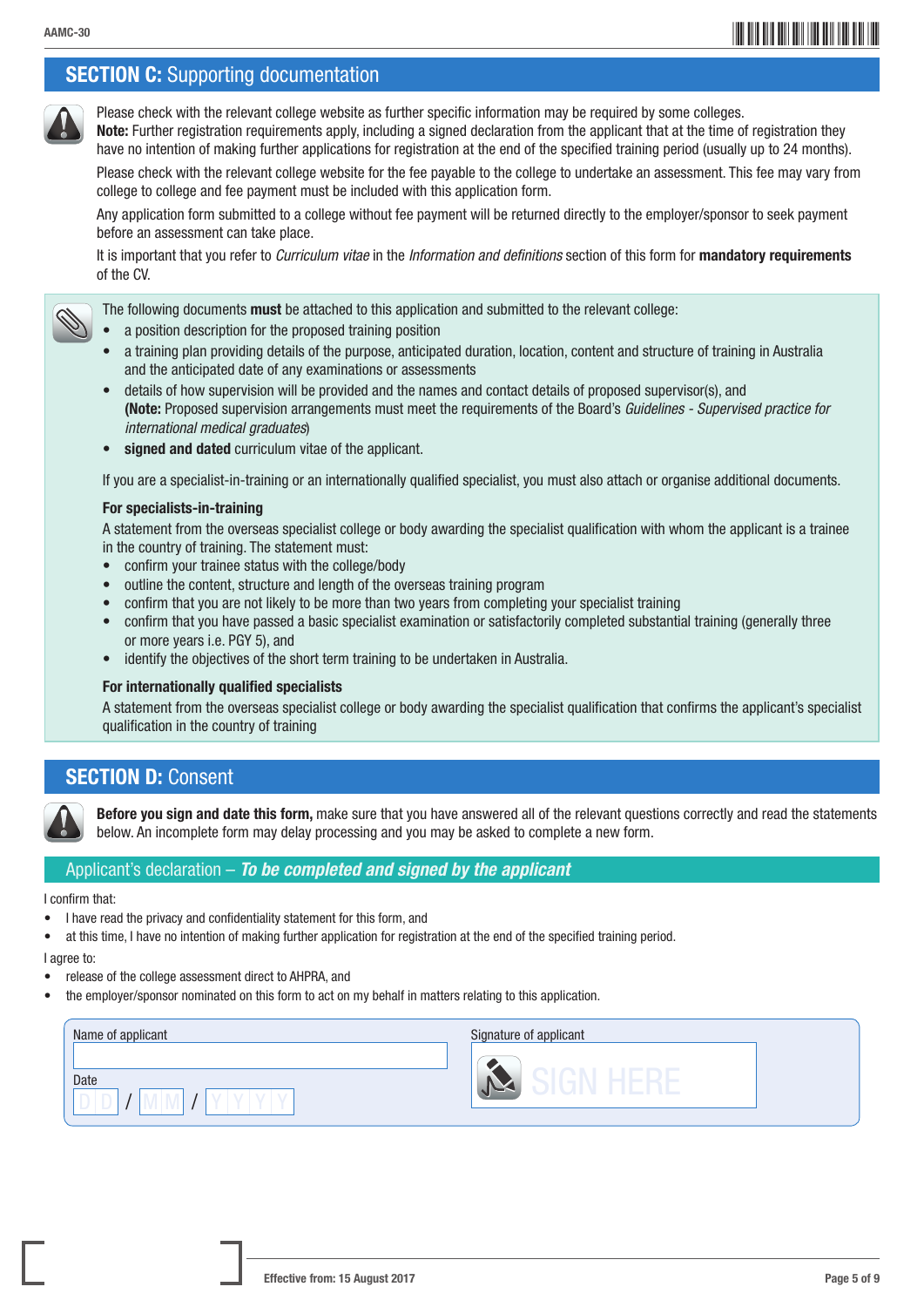## \*AAMC-306\* AAMC-30

### Employer/sponsor signature – *To be completed and signed by the employer/sponsor*

I agree to act on behalf of the applicant in matters relating to this application.

| Name of employer/sponsor | Position of employer/sponsor  |
|--------------------------|-------------------------------|
| Name of institution      | Signature of employer/sponsor |
| Date                     | iign hekf                     |

## **SECTION E: Checklist**

### Have the following items been attached or arranged, if required?

| <b>Additional documentation</b> |                                                                                                                                                                                                                                                                                                                                                                                                                                                                                                                                                                                                                                                                                                                                                       | <b>Attached</b> |
|---------------------------------|-------------------------------------------------------------------------------------------------------------------------------------------------------------------------------------------------------------------------------------------------------------------------------------------------------------------------------------------------------------------------------------------------------------------------------------------------------------------------------------------------------------------------------------------------------------------------------------------------------------------------------------------------------------------------------------------------------------------------------------------------------|-----------------|
| <b>Question 4</b>               | An original certified copy of your primary medical degree certificate that indicates completion of a course of study                                                                                                                                                                                                                                                                                                                                                                                                                                                                                                                                                                                                                                  |                 |
| <b>Section C</b>                | Position description for the proposed training position                                                                                                                                                                                                                                                                                                                                                                                                                                                                                                                                                                                                                                                                                               |                 |
| <b>Section C</b>                | Training plan providing details of the training in Australia and the anticipated date of any examinations or assessments                                                                                                                                                                                                                                                                                                                                                                                                                                                                                                                                                                                                                              |                 |
| <b>Section C</b>                | Details of the how supervision will be provided and the names and contact details of proposed supervisor(s)                                                                                                                                                                                                                                                                                                                                                                                                                                                                                                                                                                                                                                           |                 |
| <b>Section C</b>                | Curriculum vitae of the applicant                                                                                                                                                                                                                                                                                                                                                                                                                                                                                                                                                                                                                                                                                                                     |                 |
| <b>Section C</b>                | For specialists-in-training<br>A statement from the overseas specialist college or body awarding the specialist qualification with whom the applicant is a<br>trainee in the country of training. The statement must:<br>confirm your trainee status with the college/body<br>٠<br>outline the content, structure and length of the overseas training program<br>$\bullet$<br>confirm that you are not likely to be more than two years from completing your specialist training<br>$\bullet$<br>confirm that you have passed a basic specialist examination or satisfactorily completed substantial training (generally three<br>or more years i.e. PGY 5), and<br>identify the objectives of the short term training to be undertaken in Australia. |                 |
| <b>Section C</b>                | For internationally qualified specialists<br>A statement from the overseas specialist college or body awarding the specialist qualification that confirms the applicant's<br>specialist qualification in the country of training                                                                                                                                                                                                                                                                                                                                                                                                                                                                                                                      |                 |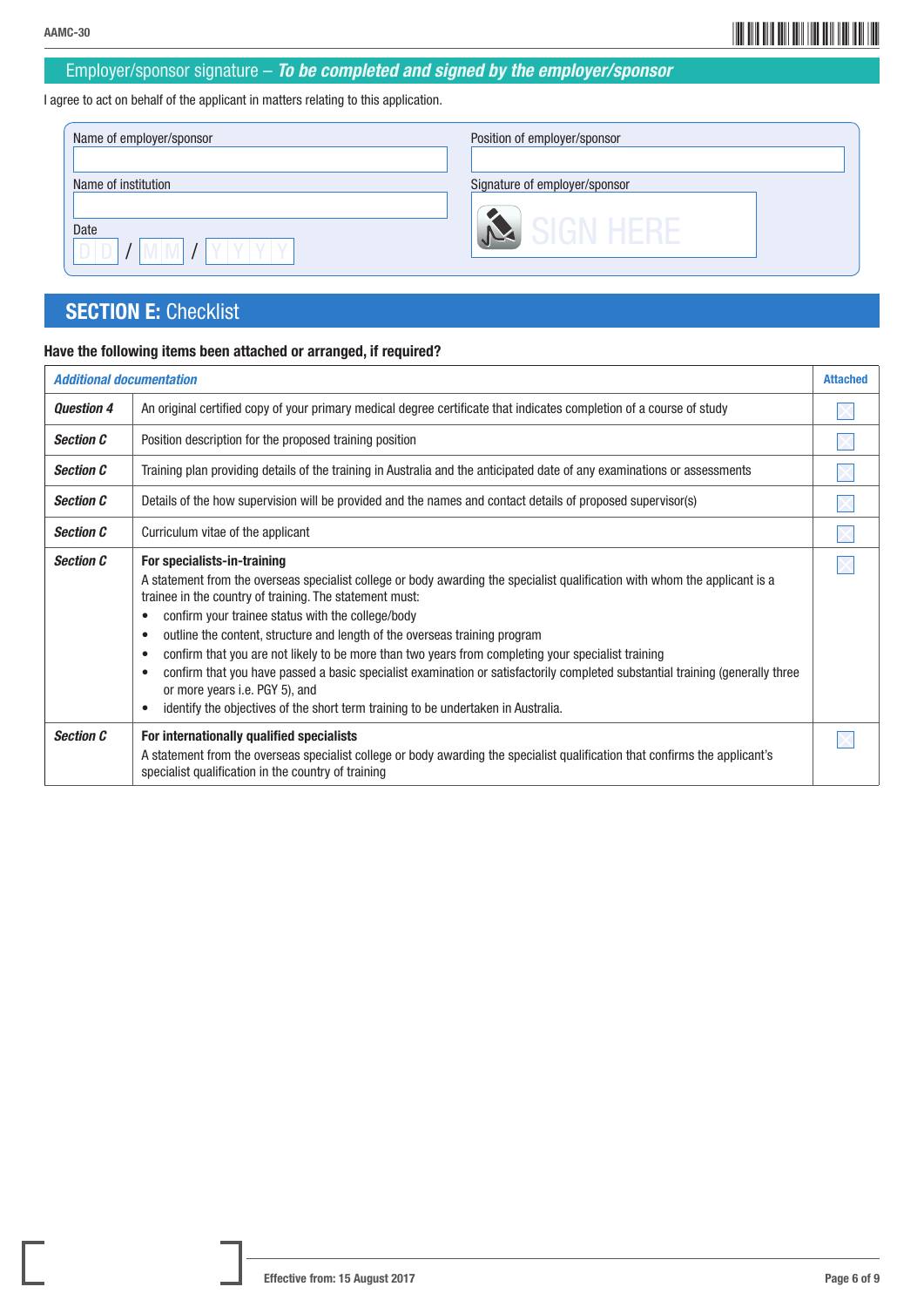## AAMC-307 AAMC-307 AAMC-307 AAMC-307 AAMC-307 AAMC-307 AAMC-307 AAMC-407 AAMC-407 AAMC-407 AAMC-407 AAMC-407 AAMC-407 AAMC-407 AAMC-407 AAMC-407 AAMC-407 AAMC-407 AAMC-407 AAMC-407 AAMC-407 AAMC-407 AAMC-407 AAMC-407 AAMC-4

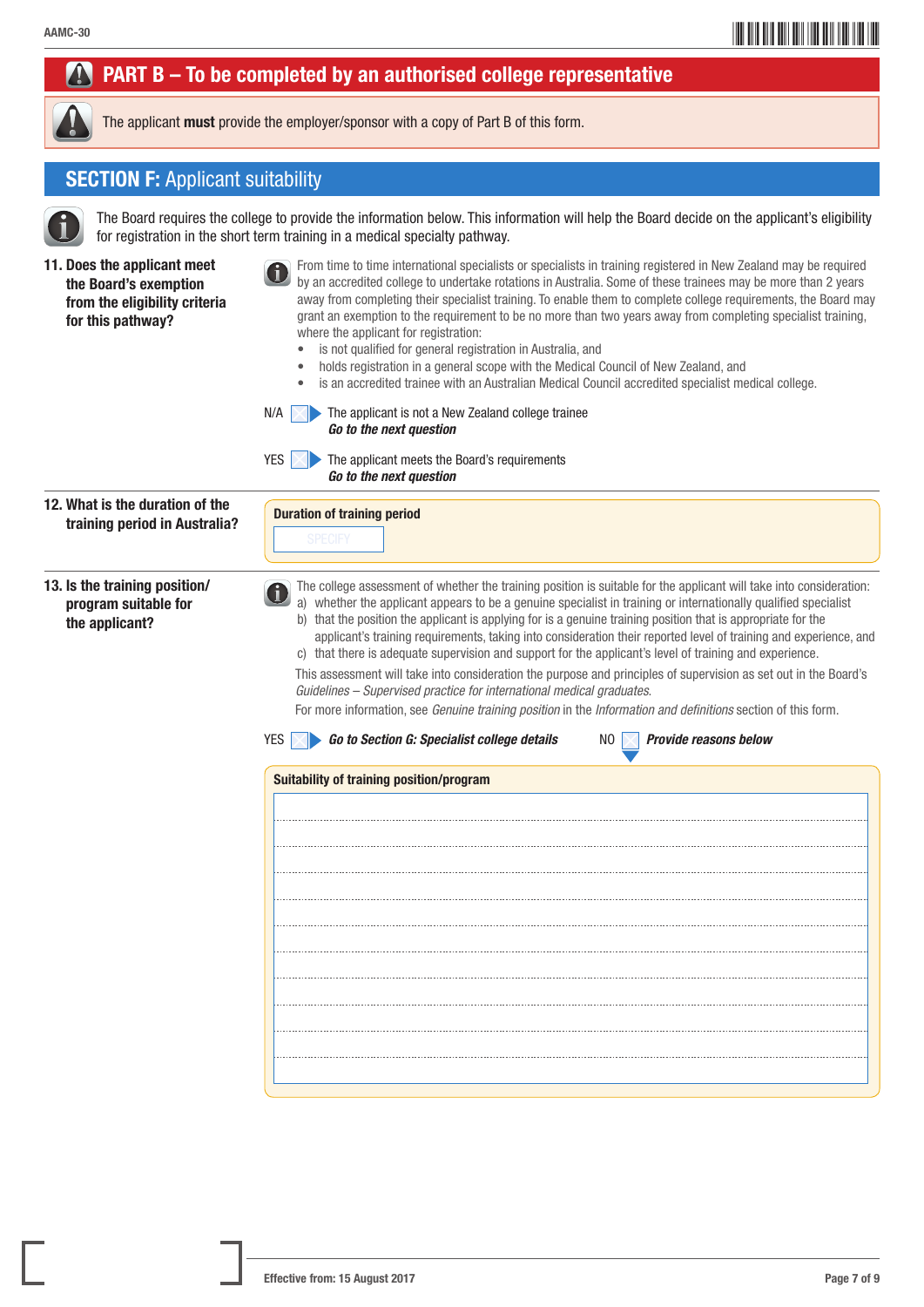## AAMC-308 AAMC-308 AAMC-308 AAMC-308 AAMC-308 AAMC-308 AAMC-308 AAMC-408 AAMC-408 AAMC-408 AAMC-408 AAMC-408 AAMC-408 AAMC-408 AAMC-408 AAMC-408 AAMC-408 AAMC-408 AAMC-408 AAMC-408 AAMC-408 AAMC-408 AAMC-408 AAMC-408 AAMC-4

## **SECTION G:** Specialist college details

#### 14. What are the details of the specialist college?

| <b>Specialist college details</b><br>Name of college                         |               |
|------------------------------------------------------------------------------|---------------|
|                                                                              |               |
|                                                                              |               |
|                                                                              |               |
| Name of contact person                                                       |               |
|                                                                              |               |
| <b>Business hours (phone)</b>                                                | <b>Mobile</b> |
|                                                                              |               |
| Email                                                                        |               |
|                                                                              |               |
| Address (e.g. 123 JAMES AVENUE; or UNIT 1A, 30 JAMES STREET; or PO BOX 1234) |               |
|                                                                              |               |
|                                                                              |               |
|                                                                              |               |
|                                                                              |               |
| Suburb/City/Town                                                             |               |
|                                                                              |               |
| State/Territory (e.g. VIC, ACT)                                              | Postcode      |
|                                                                              |               |

## SECTION H: Authorised college representative

The college must attach copies of the documents provided by the applicant for assessment and forward this completed form to the relevant AHPRA office. The college may send the documents via mail or email to the relevant AHPRA office.

| Signature of authorised college representative<br>SIGN HERE |
|-------------------------------------------------------------|
|                                                             |

On completion of the assessment by the college this form and attachments should be sent to:

#### AHPRA GPO Box 9958 IN YOUR CAPITAL CITY *(refer below)* The relevant capital city will be the city in which the training position is located. You may contact AHPRA on 1300 419 495 or you can lodge an enquiry at www.ahpra.gov.au Sydney NSW 2001 Canberra ACT 2601 Melbourne VIC 3001 Brisbane QLD 4001 Adelaide SA 5001 Perth WA 6001 Hobart TAS 7001 Darwin NT 0801